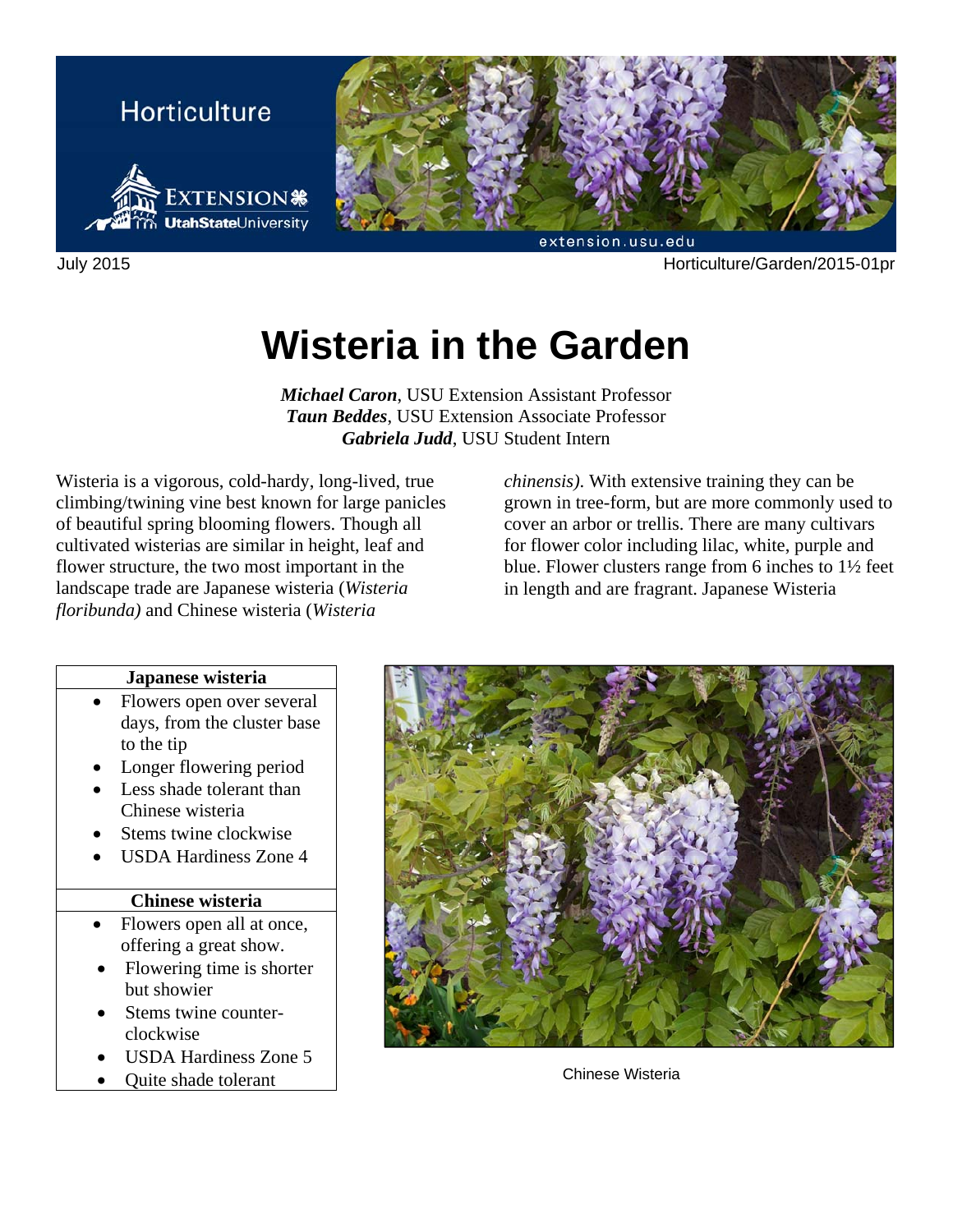| <b>Cultural Requirements</b> |                                                                                               |
|------------------------------|-----------------------------------------------------------------------------------------------|
| Location                     | Plant where they are protected from the wind                                                  |
| <b>Sun</b>                   | Prefer full sun. Established vines grow and flower in partial shade. Chinese wisteria is more |
| Coverage                     | tolerant of shade.                                                                            |
| Soil                         | Tolerates a wide range of soil conditions. Susceptible to iron chlorosis at high soil pH.     |
|                              | Keep soil moist especially when in bloom and when flower buds are forming in                  |
| Water                        | August/September. Moderately drought tolerant, but requires periodic deep watering during     |
|                              | the summer and fall months.                                                                   |
|                              | Wisteria have nitrogen-fixing capabilities and do not usually need additional nitrogen.       |
| <b>Fertilization</b>         | Adding phosphorous may help encourage blooming if soil is deficient, but most Utah soils      |
|                              | contain adequate phosphorous for wisteria.                                                    |
| <b>Flowering</b>             | Wisteria planted from seed take up to 15 years to start flowering. Commercially available     |
|                              | plants are grafted with known cultivars, and are the most reliable bloomers.                  |
| <b>Disease</b>               | Not normally prone to significant pests or diseases. Excessive watering may cause root rot.   |
|                              | Iron chlorosis caused by high soil pH or root diseases causes leaf yellowing, usually with    |
|                              | bright green veins. Refer to the USU publication below for assistance in controlling          |
|                              | chlorosis:                                                                                    |
|                              | <b>Control of Iron Chlorosis in Ornamental and Crop Plants</b>                                |
| <b>Concerns</b>              | Capable of destroying all but the strongest wooden or metal structures due to extensive       |
|                              | weight and twining vines.                                                                     |

## **Pruning/Training**

Wisteria need sturdy support such as an arbor, pergola or strong fence. They destroy lattice work and other types of prefabricated trellises, so keep them under control. Opt for structures using 6x6 or larger wood posts, or steel beam construction. Do not let them get under house siding or inside down spouts/rain gutters.

New plants and shoots need training to get them growing in the right direction. Pruning plants for their first 3-5 years is to develop their permanent structure. Wisteria produce flowers on wood that was produced the previous growing season (or 1 year-old wood). It will be thinner, lighter in color, and more flexible than older wood. Care must be taken to not remove all the flowering wood when pruning.

Prune the vines twice each year; once before plants leaf out in the spring, and again just after flowering. Pruning and training help control vigor and promote flowering. Before they leaf out prune away any dead, diseased or damaged branches and shoots growing into the wrong area, and to keep the plant



Japanese Wisteria